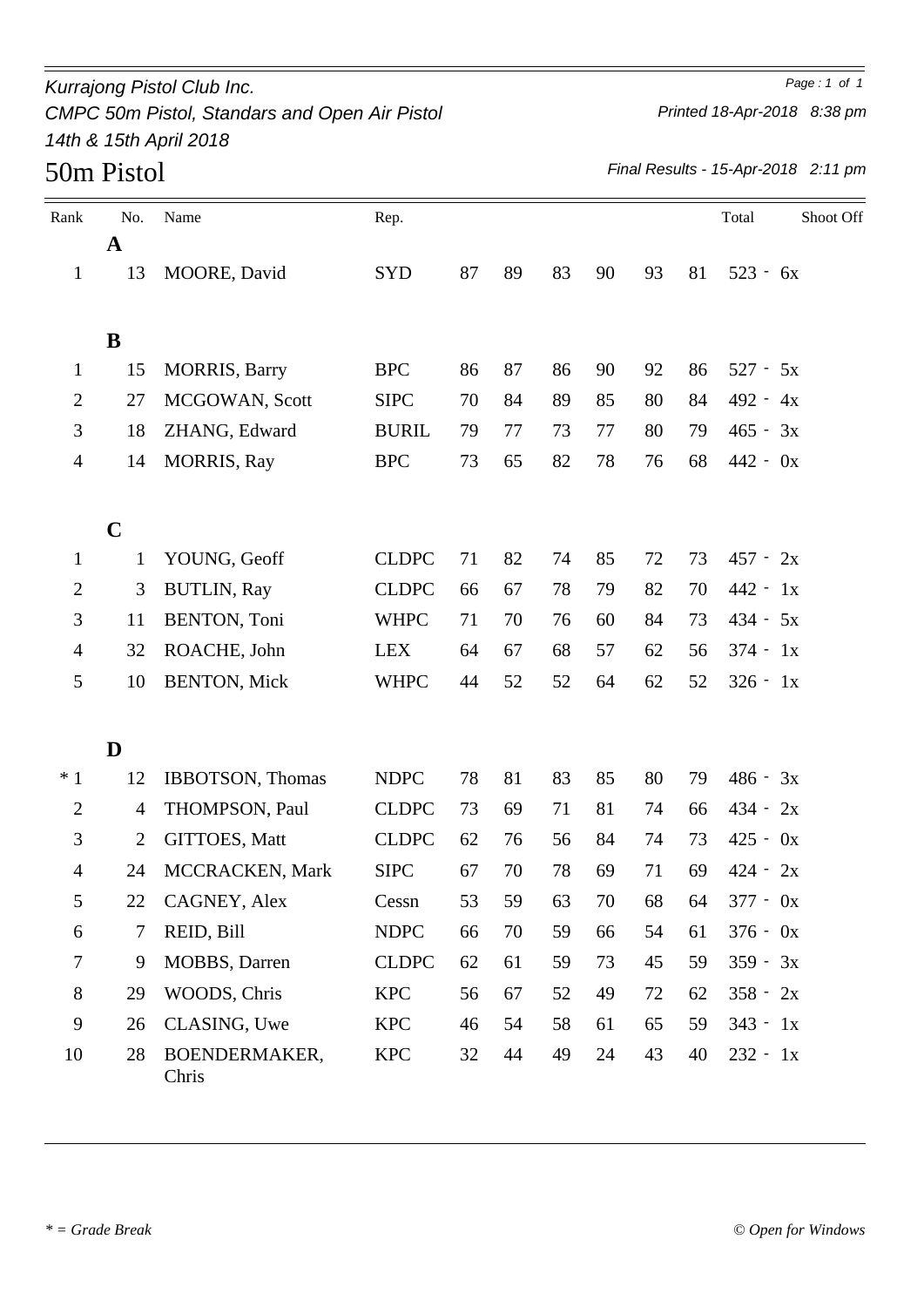## *Kurrajong Pistol Club Inc. Page : 1 of 2 CMPC 50m Pistol, Standars and Open Air Pistol 14th & 15th April 2018*

# 25m Standard

*Final Results - 15-Apr-2018 3:30 pm*

| Rank           | No.         | Name                    | Rep.         |    |    |    |    |    |    | Total         |
|----------------|-------------|-------------------------|--------------|----|----|----|----|----|----|---------------|
|                | $\mathbf A$ |                         |              |    |    |    |    |    |    |               |
| $\mathbf{1}$   | 13          | MOORE, David            | <b>SYD</b>   | 91 | 91 | 89 | 89 | 80 | 87 | $527 -$<br>2x |
| $\overline{2}$ | 18          | ZHANG, Edward           | <b>BURIL</b> | 90 | 92 | 80 | 85 | 72 | 72 | 491 -<br>3x   |
|                |             |                         |              |    |    |    |    |    |    |               |
|                | B           |                         |              |    |    |    |    |    |    |               |
| $\mathbf{1}$   | 15          | <b>MORRIS</b> , Barry   | <b>BPC</b>   | 94 | 97 | 87 | 86 | 82 | 72 | $518 -$<br>3x |
| $\overline{2}$ | 14          | <b>MORRIS, Ray</b>      | <b>BPC</b>   | 75 | 58 | 75 | 76 | 72 | 77 | $433 -$<br>1x |
|                |             |                         |              |    |    |    |    |    |    |               |
|                | $\mathbf C$ |                         |              |    |    |    |    |    |    |               |
| $\mathbf{1}$   | 8           | CHIDRAWI, Allan         | <b>SIPC</b>  | 83 | 86 | 85 | 75 | 81 | 84 | $494 - 0x$    |
| $\overline{2}$ | 3           | <b>BUTLIN, Ray</b>      | <b>CLDPC</b> | 81 | 94 | 87 | 72 | 77 | 76 | $487 - 2x$    |
| 3              | 23          | CHANDRA, Adry           | <b>CLDPC</b> | 79 | 77 | 88 | 91 | 76 | 72 | $483 -$<br>4x |
| 4              | 17          | <b>EMERSON, Phillip</b> | <b>NDPC</b>  | 78 | 85 | 83 | 77 | 75 | 72 | $470 -$<br>5x |
| 5              | 11          | <b>BENTON, Toni</b>     | <b>WHPC</b>  | 82 | 82 | 79 | 81 | 69 | 74 | $467 - 1x$    |
| 6              | 1           | YOUNG, Geoff            | <b>CLDPC</b> | 72 | 81 | 71 | 67 | 69 | 81 | $441 - 2x$    |
| 7              | 7           | REID, Bill              | <b>NDPC</b>  | 73 | 74 | 67 | 75 | 67 | 74 | $430 - 0x$    |
|                | 6           | ZOROJA, Milan           | <b>UPC</b>   |    |    |    |    |    |    | $0 -$         |

*Printed 18-Apr-2018 8:38 pm*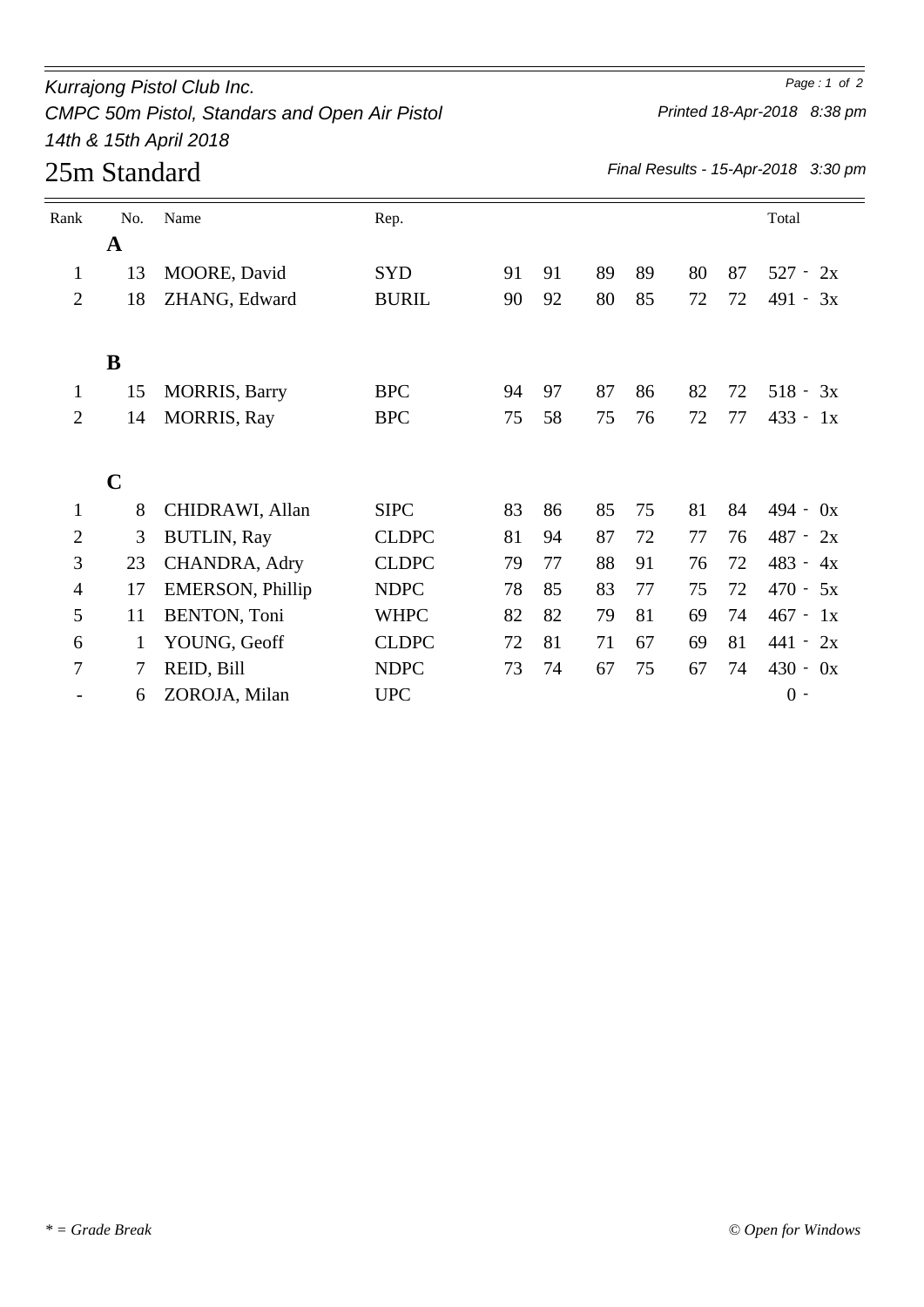### **D**

| $*1$           | 29             | WOODS, Chris            | <b>KPC</b>   | 89 | 94 | 83 | 83 | 86 | 87 | $522 -$<br>0x                         |
|----------------|----------------|-------------------------|--------------|----|----|----|----|----|----|---------------------------------------|
| $\overline{2}$ | 35             | PRESTIDGE, Edward       | <b>NDPC</b>  | 86 | 85 | 77 | 80 | 83 | 66 | 477 -<br>3x                           |
| 3              | 33             | JARNJEVIC, Lyndal       | <b>LEX</b>   | 86 | 89 | 81 | 78 | 68 | 71 | $473 - 3x$                            |
| $\overline{4}$ | 32             | ROACHE, John            | <b>LEX</b>   | 83 | 79 | 72 | 81 | 75 | 71 | $461 -$<br>4x                         |
| 5              | 21             | WATTERS, Gerald         | St Ma        | 86 | 75 | 72 | 72 | 72 | 75 | $452 -$<br>0x                         |
| 6              | $\overline{4}$ | THOMPSON, Paul          | <b>CLDPC</b> | 84 | 84 | 79 | 73 | 75 | 56 | $451 -$<br>0x                         |
| 7              | 22             | CAGNEY, Alex            | Cessn        | 55 | 76 | 79 | 77 | 79 | 77 | $443 -$<br>1x                         |
| 8              | 20             | WILSON, Julie           | <b>API</b>   | 66 | 83 | 68 | 78 | 75 | 64 | $434 -$<br>0x                         |
| 9              | 24             | MCCRACKEN, Mark         | <b>SIPC</b>  | 84 | 81 | 78 | 73 | 61 | 56 | $433 -$<br>0x                         |
| 10             | 16             | <b>EMERSON, Malcolm</b> | <b>NDPC</b>  | 70 | 65 | 85 | 77 | 56 | 70 | $423 -$<br>1x                         |
| 11             | $\overline{2}$ | <b>GITTOES, Matt</b>    | <b>CLDPC</b> | 74 | 80 | 66 | 78 | 67 | 52 | $417 -$<br>2x                         |
| 12             | 31             | MILLER, Chris           | <b>KPC</b>   | 83 | 73 | 73 | 65 | 50 | 67 | 411<br>0x<br>$\overline{\phantom{a}}$ |
| 13             | 9              | MOBBS, Darren           | <b>CLDPC</b> | 66 | 79 | 85 | 54 | 67 | 56 | $407 -$<br>2x                         |
| 14             | 28             | BOENDERMAKER,           | <b>KPC</b>   | 80 | 67 | 69 | 59 | 60 | 46 | $381 -$<br>0x                         |
|                |                | Chris                   |              |    |    |    |    |    |    |                                       |
| 15             | 10             | <b>BENTON, Mick</b>     | <b>WHPC</b>  | 70 | 71 | 58 | 63 | 60 | 54 | $376 -$<br>4x                         |
| 16             | 5              | VYTIACO, Emilio         | <b>RANG</b>  | 51 | 71 | 75 | 66 | 53 | 59 | $375 -$<br>0x                         |
| 17             | 37             | TELFSER, Jim            | <b>KPC</b>   | 72 | 69 | 71 | 40 | 62 | 45 | $359 -$<br>0x                         |
| 18             | 34             | JARNJEVIC, Daniel       | <b>LEX</b>   | 50 | 58 | 32 | 51 | 47 | 50 | $288 -$<br>0x                         |
|                |                |                         |              |    |    |    |    |    |    |                                       |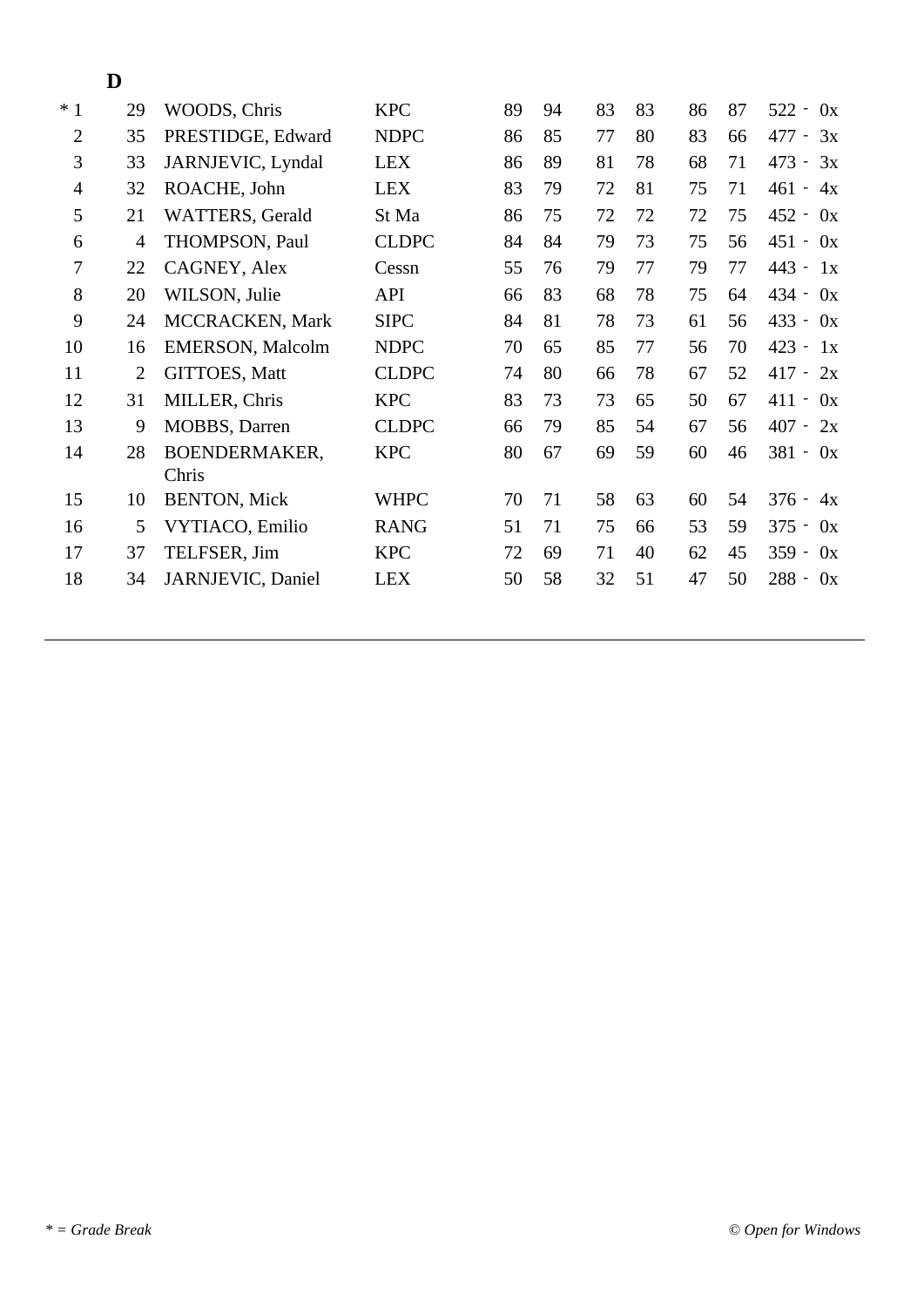### *Kurrajong Pistol Club Inc. Page : 1 of 1 CMPC 50m Pistol, Standars and Open Air Pistol 14th & 15th April 2018*

*Printed 18-Apr-2018 8:39 pm*

*Final Results - 15-Apr-2018 2:50 pm*

| Rank           | No.         | Name                     | Rep.        |    |    |    |    |    |    | Total      | Shoot Off |
|----------------|-------------|--------------------------|-------------|----|----|----|----|----|----|------------|-----------|
|                | B           |                          |             |    |    |    |    |    |    |            |           |
| $\mathbf{1}$   | 8           | CHIDRAWI, Allan          | <b>SIPC</b> | 80 | 86 | 85 | 86 | 84 | 84 | $505 - 0x$ |           |
|                | $\mathbf C$ |                          |             |    |    |    |    |    |    |            |           |
| $\mathbf{1}$   | 35          | PRESTIDGE, Edward        | <b>NDPC</b> | 86 | 92 | 82 | 91 | 90 | 84 | $525 - 2x$ |           |
|                |             |                          |             |    |    |    |    |    |    |            |           |
| $\overline{2}$ | 17          | <b>EMERSON</b> , Phillip | <b>NDPC</b> | 87 | 83 | 83 | 86 | 77 | 79 | $495 - 0x$ |           |
| 3              | 22          | CAGNEY, Alex             | Cessn       | 85 | 79 | 78 | 75 | 80 | 83 | $480 - 1x$ |           |
| $\overline{4}$ | 26          | CLASING, Uwe             | <b>KPC</b>  | 73 | 70 | 78 | 69 | 72 | 85 | $447 - 2x$ |           |
|                | 24          | MCCRACKEN, Mark          | <b>SIPC</b> |    |    |    |    |    |    | $0 -$      |           |
|                | D           |                          |             |    |    |    |    |    |    |            |           |
|                |             |                          |             |    |    |    |    |    |    |            |           |
| $\mathbf{1}$   | 19          | MCARTHUR, Brendan        | <b>WHPC</b> | 78 | 86 | 82 | 77 | 79 | 78 | $480 - 4x$ |           |
| $\overline{2}$ | 21          | <b>WATTERS</b> , Gerald  | St Ma       | 73 | 84 | 81 | 81 | 84 | 75 | $478 - 4x$ |           |
| 3              | 40          | WILCZAK, Lee             | <b>KPC</b>  | 75 | 78 | 81 | 74 | 73 | 79 | $460 - 3x$ |           |
| $\overline{4}$ | 16          | <b>EMERSON</b> , Malcolm | <b>NDPC</b> | 77 | 64 | 74 | 76 | 75 | 69 | $435 - 2x$ |           |
| 5              | 25          | <b>MARTIN, Gregory</b>   | <b>KPC</b>  | 66 | 71 | 66 | 75 | 68 | 67 | $413 - 3x$ |           |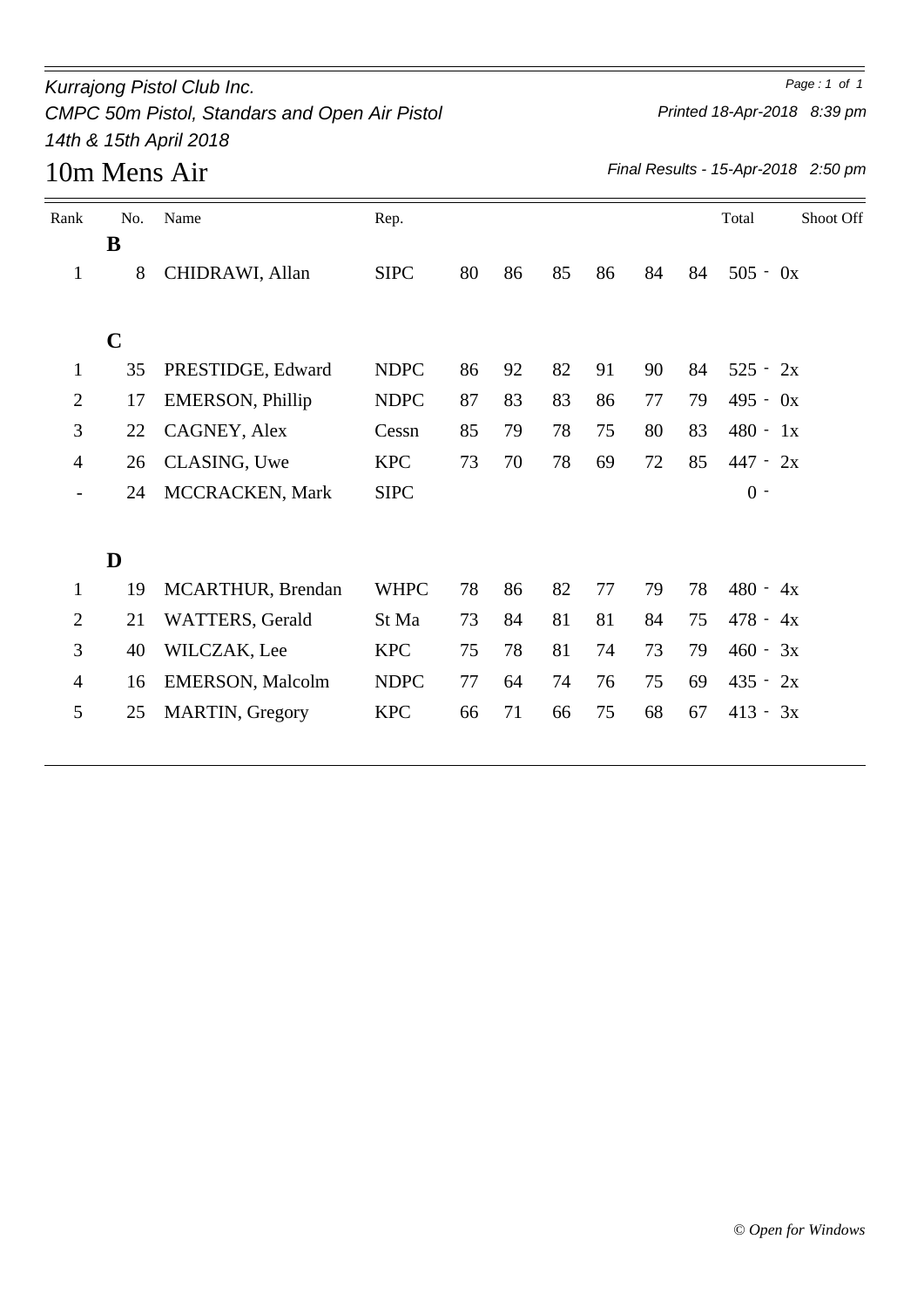|                |          | Kurrajong Pistol Club Inc.<br>CMPC 50m Pistol, Standars and Open Air Pistol<br>14th & 15th April 2018 |            |    |    | Page: 1 of 1<br>Printed 18-Apr-2018 8:40 pm |                                     |            |                  |  |  |  |  |
|----------------|----------|-------------------------------------------------------------------------------------------------------|------------|----|----|---------------------------------------------|-------------------------------------|------------|------------------|--|--|--|--|
| 10m Womens Air |          |                                                                                                       |            |    |    |                                             | Final Results - 15-Apr-2018 2:11 pm |            |                  |  |  |  |  |
| Rank           | No.<br>C | Name                                                                                                  | Rep.       |    |    |                                             |                                     | Total      | <b>Shoot Off</b> |  |  |  |  |
|                | 20       | WILSON, Julie                                                                                         | <b>API</b> | 82 | 84 | 70                                          | 81                                  | $317 - 2x$ |                  |  |  |  |  |
|                | D<br>39  | WILCZAK, Kylie                                                                                        | <b>KPC</b> | 72 | 70 | 77                                          | 75                                  | $294 - 3x$ |                  |  |  |  |  |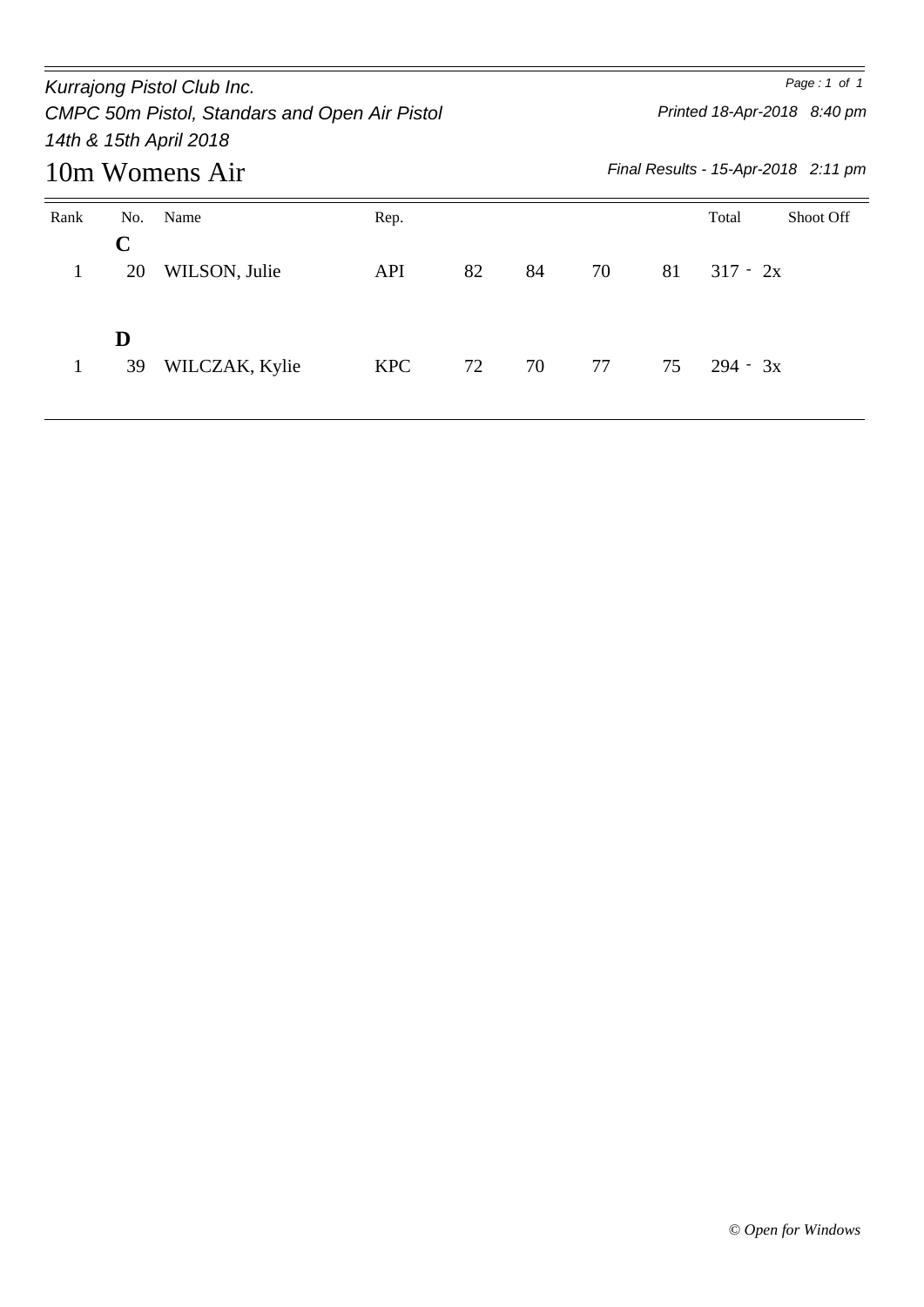Junior Air 60 *Kurrajong Pistol Club Inc. Page : 1 of 1 CMPC 50m Pistol, Standars and Open Air Pistol 14th & 15th April 2018 Printed 18-Apr-2018 8:40 pm Final Results - 15-Apr-2018 2:11 pm* Rank No. Name Rep. Rep. Rep. 2008 Rep. 2014 Rep. 2014 Rep. 2014 Rep. 2014 Rep. 2014 Rep. 2014 Rep. 2016 **C** 1 36 RYAN, Ken KPC 86 79 71 75 82 85 478 - 2x